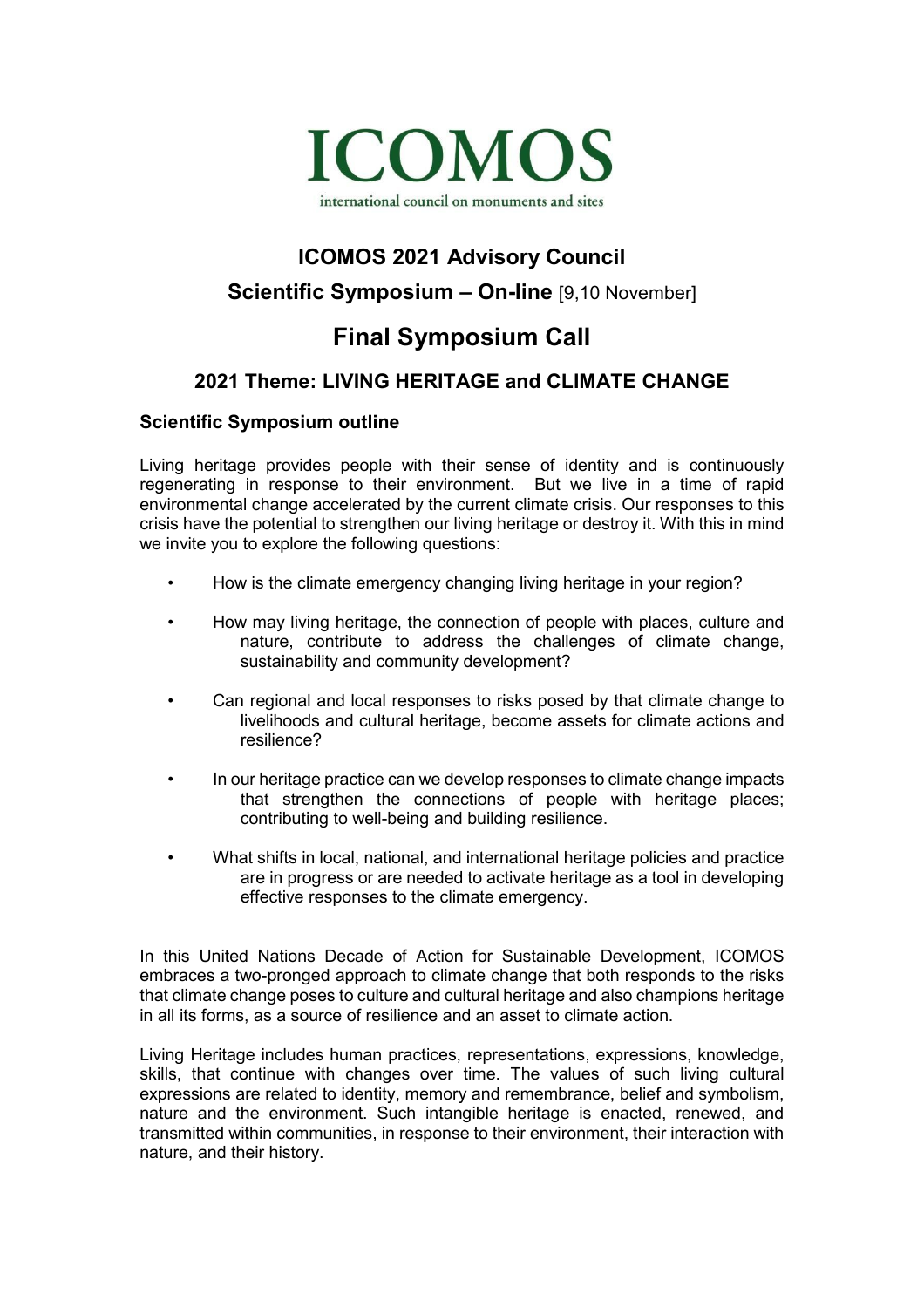ICOMOS Resolution 20GA/19 on People-Centered Approaches promotes peoplecentered approaches, the connections of people with heritage and places; intercultural dialogue and understanding, sustainability and well-being when addressing local, national, and international heritage policies and practice.

ICOMOS is committed to honouring heritage communities and individuals' rights, taking into consideration past and future generations, acknowledge their role in developing and implementing resilience strategies in a rapidly changing and unstable world, and assist authorities to empower citizens to maintain and develop their values and livelihoods in a dignified, responsible, and sustainable manner.

ICOMOS works to sustainably synergise cultural heritage conservation and management with the diverse cultural, environmental, and socio-economic concerns of people and communities, through building partnerships with relevant sectors, such as social and health services; peace-building and conflict resolution; cultural and creative industries; nature and biodiversity conservation; tourism; urban and territorial planning and development; and infrastructure and energy provision.

This is the first of the series of annual scientific symposia that are part of the *[Triennial Scientific Plan \(TSP\) 2021-24 Climate Change Reboot](https://www.icomos.org/images/DOCUMENTS/Secretariat/2020/GA2020/Working_Docs/GA2020_6-3-6_TriennialScientificPlanReboot.pdf)* focusing proposed ICOMOS meetings and Scientific Symposia on how climate change impacts on specific heritage places and issues.

In the 2021 Scientific Symposium you are asked to look at how these inter-related considerations play out in the context of living heritage amidst climate change, including how they affect the heritage communities as well as understanding, assessing and managing of places directly or tangibly associated with living traditions, ideas, beliefs, and/or artistic and literary works.

The Symposium will occur during the 2021 United Nations Climate Conference, (COP26) underscoring linkages between Living Heritage and the need for urgent actions to respond to the global climate emergency. It will also reinforce the ICOMOS 20th General Assembly resolution 20GA/15 on Climate and Ecological Emergency, which calls on all relevant actors to seek to safeguard all types of heritage from adverse climate impacts, implement risk-informed disaster responses, deliver climate resilient sustainable development; and recognise equity and justice as fundamental dimensions of climate action.

The goal is to broaden the discussion beyond impacts of climate hazards, to include changes in how people valorise and celebrate Living Heritage for climate resilience, adaptation and greenhouse gas mitigation. Local perspectives and experiences are sought to showcase a diversity of approaches, expressions and approaches that drive climate action.

The 2021 ICOMOS Scientific Symposium on the theme of **Living Heritage** will address the following ICOMOS Documents:

- [Triennial Scientific Plan \(TSP\) 2021-24 Climate Change Reboot GA20/13](https://www.icomos.org/images/DOCUMENTS/Secretariat/2020/GA2020/Working_Docs/GA2020_6-3-6_TriennialScientificPlanReboot.pdf)
- [ICOMOS People Centred Approaches Resolution GA20/19](https://www.icomos.org/en/focus/our-common-dignity-initiative-rights-based-approach/91199-a-reminder-that-people-centred-approaches-should-be-at-the-heart-of-cultural-heritage-management)
- [ICOMOS Buenos Aires Declaration on Human Rights 2018](https://www.icomos.org/en/about-icomos/governance/general-information-about-the-general-assembly/list-of-general-assemblies/20th-general-assembly-2018/52583-declaration-de-buenos-aires-marquant-le-70e-anniversaire-de-la-declaration-universelle-des-droits-de-l-homme-2)
- **ICOMOS Climate and Ecological Emergency Resolution GA20/15**
- ICOMOS Future of Our Pasts
- [The research commissioned for the Indigenous Heritage WG](https://canada.icomos.org/wp-content/uploads/2020/02/ICOMOS-Indigenous-Heritage-Background-Research-FINAL-2.pdf)
- Heritage and the Sustainable Development Goals: Policy Guidance for [Heritage and Development Actors](https://www.icomos.org/images/DOCUMENTS/Secretariat/2021/SDG/ICOMOS_SDGs_Policy_Guidance_2021.pdf)